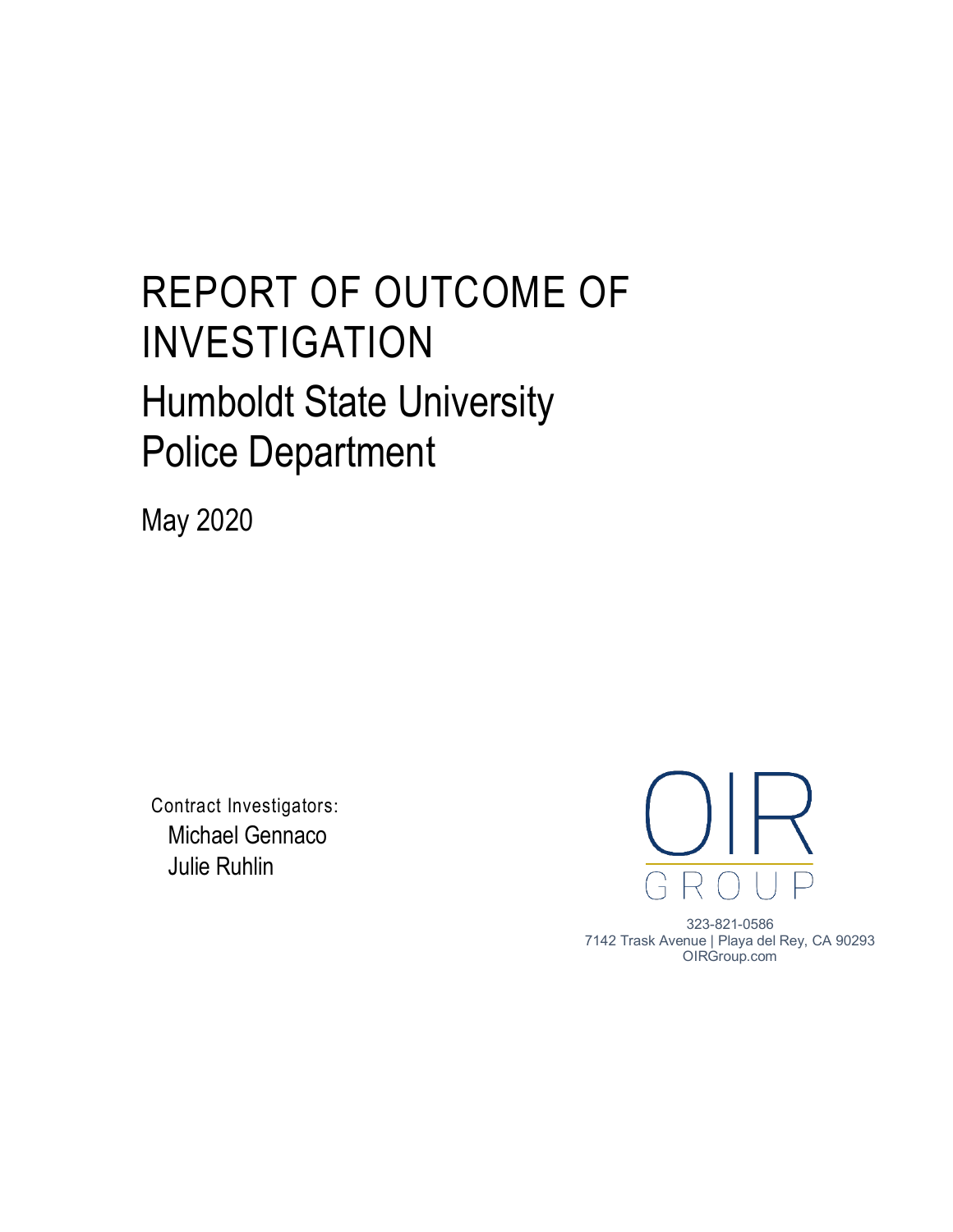$\underset{\text{GROUP}}{\underbrace{\text{OP}}}$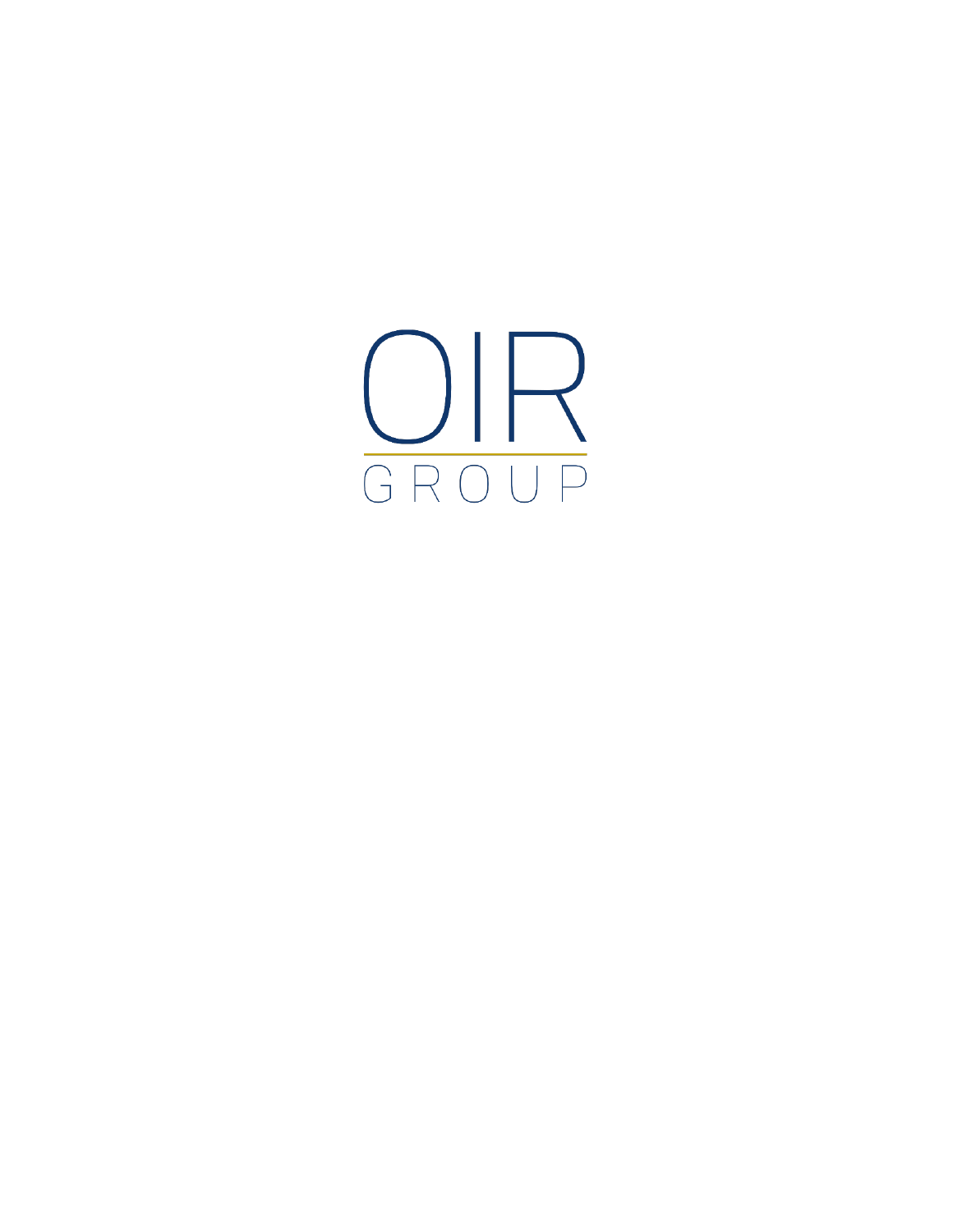## REPORT OF OUTCOME OF INVESTIGATION

On September 30, 2019, the Statewide University Police Association ("SUPA") issued a press release announcing that its members in the University Police Department ("UPD") at Humboldt State University had taken a vote of no confidence in their Chief of Police. The press release attributed the officers' view of the Chief's failed leadership to his frequent absence from campus, coupled with the fact his second-in-command is also often not on campus. The union leadership cited other reasons for the no-confidence vote as well, including allegations of the Chief's manipulation of crime statistics reporting, and creation of a hostile work environment involving racially and ethnically inappropriate and insensitive comments aimed at minority officers.

The press release was the first time the University administration had heard of these allegations, with the exception of some of the alleged labor law violations, which were also the subject of an Unfair Labor Practice Charge filed with the California Public Employment Relations Board by SUPA and its HSU Campus Director in June 2019. Subsequent media articles provided further details on the specific allegations. One particularly serious claim was that the Chief told the one African-American member of the Department (a sergeant) that he was obliged to work "as a slave unto his master," in what was allegedly intended to be a biblical reference in the context of a dispute between that sergeant and the lieutenant. It was also alleged that the Chief had asked other Department members whether an Asian-American UPD member thought he was "kung fu," in reference to his facial hair.

The University administration immediately announced it would be investigating all of the allegations raised by SUPA. To accomplish this task, the school retained OIR Group to conduct an investigation into the specific allegations of misconduct.

In two visits to the HSU campus and subsequent telephone conversations, OIR Group investigators Michael Gennaco and Julie Ruhlin conducted 25 interviews, including every full-time member of the University Police Department, as well as other University officials outside the Department. We also reviewed documentary evidence as we sought to fully understand the nature of the allegations and the underlying dynamic that drove the union to its vote of no confidence. Our investigation addressed issues identified by the union and the officers and sergeants we interviewed, but also framed and pursued additional allegations as they emerged. The investigation was extensive and involved over 35 hours of interviews with many additional hours of review and analysis.